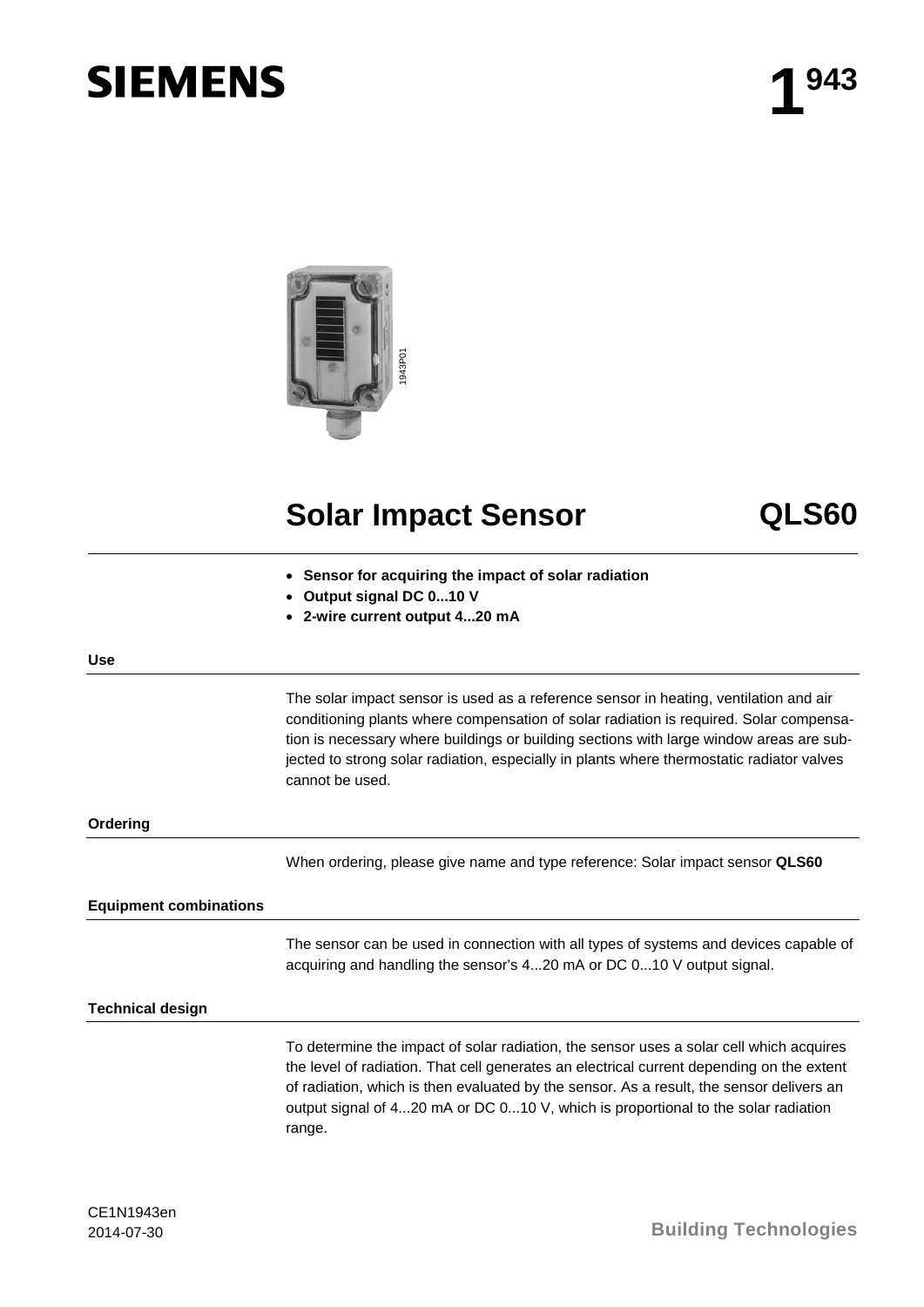The solar impact sensor is designed for wall mounting. The cable must be introduced from the bottom.

The sensor consists of plastic housing with a transparent cover and a Pg 9 cable entry gland.

The solar cell is located in the cover, the sensor electronics with the connection terminals inside the housing. The cover is secured to the housing with 2 screws and can be removed. A rubber seal is used between housing and cover to ensure degree of protection IP 65. The measured values from the photocell to the sensor electronics are transmitted via a 2-wire connection.



*Legend*

- 1 Solar cell<br>2 Connection 2 Connection terminals<br>3 Rubber seal
- 3 Rubber seal<br>4 Sealing glan
- Sealing gland (conduit adapter
- supplied for US / Asia Pacific)

### **Engineering notes**

The correct mounting location of the sensor is decisive for achieving the desired effect. It must be determined by the planning engineer. The information given in section "Mounting and installation notes" must be observed.

Power supply line and measuring line must be run together.

The voltage output can be used only if the current output is not required. Mixed operation is not possible. The measuring voltage is calculated as follows:

$$
U = E \bullet \frac{10 V}{1000 W / m^2}
$$

where  $E =$  solar radiation in W/m<sup>2</sup>

When using the current output, the voltage output cannot be used. The electronic circuit receives its power from the current supply. For that, the current measuring voltage must lie in the range of DC 15...30 V. The measuring current is calculated as follows:

$$
I = 4 mA + E \bullet \frac{16 mA}{1000 W / m^2}
$$

where  $E = \text{solar radiation in } W/m^2$ 

2/5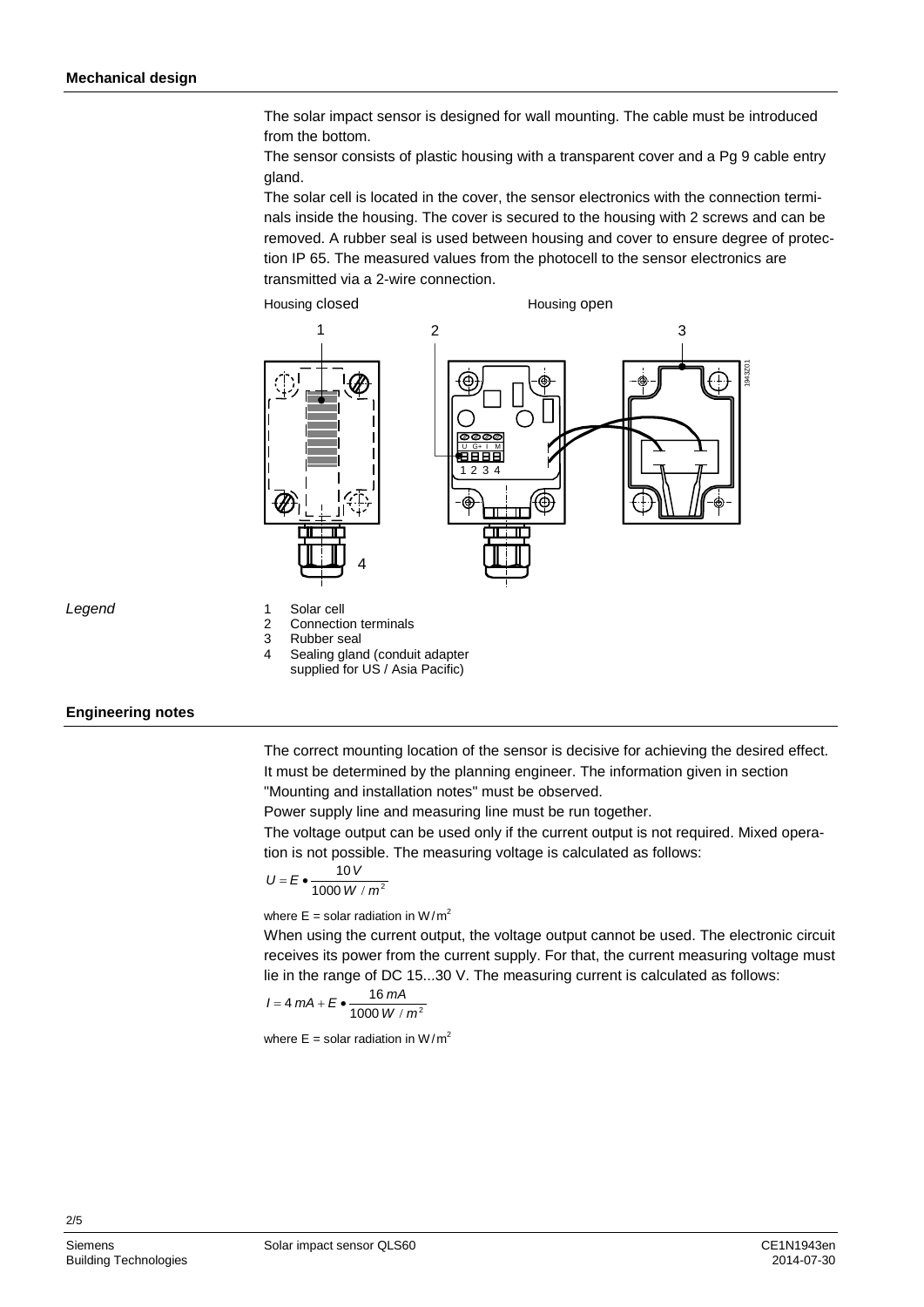When deciding on the mounting location, it should first be determined for which part of the building (heating zone) the sensor shall acquire the solar radiation. It must be located on the wall having the windows of the rooms that are affected by solar radiation.

This is, in general:

- The wall of the heating zone with the window area which receives the largest part of solar radiation for the longest period of time
- As high as possible, but at least 3 m above the ground
- Easily accessible (to facilitate checking), approximately 30 cm beside a window

Not in the shade of trees, houses, telephone poles, etc. The sensor must not be painted over.







The solar impact sensor is supplied complete with Mounting Instructions.

#### **Commissioning notes**

When commissioning the plant, the wiring must be checked. No settings can be made on the sensor itself.

#### **Disposal**



The devices are considered electronics devices for disposal in terms of European Directive 2012/19/EU and may not be disposed of as domestic waste.

- Dispose of the device via the channels provided for this purpose.
- Comply with all local and currently applicable laws and regulations.

*Note:*

3/5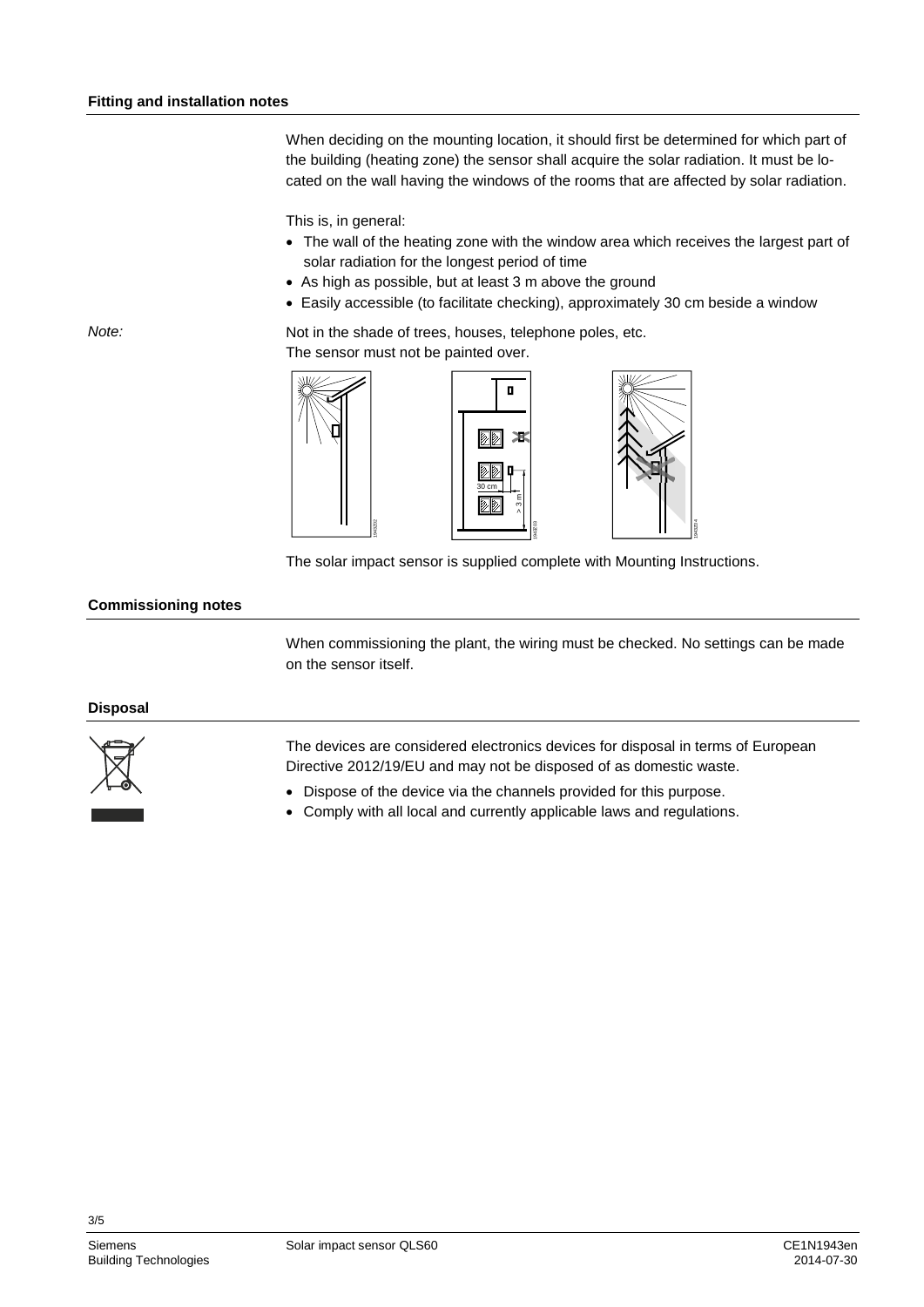| Power supply (G+, M)            | Rated voltage range                                                                                                                                                                                                                 | AC 24 V $\pm$ 20 % (SELV) or<br>DC 24 V (1830 V) (SELV)                            |
|---------------------------------|-------------------------------------------------------------------------------------------------------------------------------------------------------------------------------------------------------------------------------------|------------------------------------------------------------------------------------|
|                                 | Rated frequency at AC 24 V                                                                                                                                                                                                          | 50/60 Hz                                                                           |
|                                 | Rated power consumption                                                                                                                                                                                                             | max. 2.5 VA (1 W)                                                                  |
|                                 | External supply line protection                                                                                                                                                                                                     | Fuse slow max. 10 A                                                                |
|                                 |                                                                                                                                                                                                                                     | or<br>Circuit breaker max. 13 A<br>Characteristic B, C, D<br>according to EN 60898 |
|                                 |                                                                                                                                                                                                                                     | or<br>Power source with<br>current limitation of max. 10 A                         |
| Range of use                    | Measuring range                                                                                                                                                                                                                     | 01000 W/m <sup>2</sup>                                                             |
| Functional data                 | Time constant $t_{63}$                                                                                                                                                                                                              | $\leq$ 2 s                                                                         |
| Measured value outputs (U, I)   | Voltage signal output (U)                                                                                                                                                                                                           | DC 010 V $\cong$ 01000 W/m <sup>2</sup>                                            |
|                                 | Current signal output (I)                                                                                                                                                                                                           | 420 mA $\cong$ 01000 W/m <sup>2</sup>                                              |
|                                 | Perm. cable lengths with copper cable<br>1.0 mm <sup>2</sup>                                                                                                                                                                        | 50 m                                                                               |
|                                 | 1.5 mm <sup>2</sup>                                                                                                                                                                                                                 | 150 m                                                                              |
|                                 | 2.5 mm <sup>2</sup>                                                                                                                                                                                                                 | 300 m                                                                              |
| Electrical connections          | Screw terminals for                                                                                                                                                                                                                 | 2 x 1.5 mm <sup>2</sup> or 1 x 2.5 mm <sup>2</sup>                                 |
| Degree of protection            | Protection degree of housing                                                                                                                                                                                                        | IP65 according to EN 60529                                                         |
|                                 | <b>Protection class</b>                                                                                                                                                                                                             | III according to EN 60730                                                          |
| <b>Environmental conditions</b> | Operation to<br><b>Climatic conditions</b><br>Temperature<br>Humidity (noncondensing)<br><b>Mechanical conditions</b>                                                                                                               | IEC 60721-3-3<br>Class 3K5<br>$-25+55$ °C<br>595 % r. h.<br>Class 3M2              |
|                                 | Transportation to<br>Climatic conditions<br>Temperature<br>Humidity<br>Mechanical conditions                                                                                                                                        | IEC 60721-3-2<br>Class 2K3<br>$-25+70$ °C<br><95 % r. h.<br>Class 2M2              |
| Directives and Standards        | Product standard                                                                                                                                                                                                                    | EN 61326-1<br>Electrical equipment for measurement,<br>control and laboratory use. |
|                                 | EU Conformity (CE)                                                                                                                                                                                                                  | CE1T1943xx <sup>*)</sup>                                                           |
| Environmental<br>compatibility  | The product environmental declaration CE1E1943 <sup>*</sup> contains data on environmentally compatible<br>product design and assessment (RoHS compliance, materials composition, packaging, environ-<br>mental benefit, disposal). |                                                                                    |
| Materials and colors            | Housing                                                                                                                                                                                                                             | Polycarbonate / RAL 9002 (gray-white)                                              |
|                                 | Housing cover                                                                                                                                                                                                                       | Polycarbonate (transparent), solar<br>panel moulded in silicone / RAL9010          |
|                                 | Packaging                                                                                                                                                                                                                           | cardboard                                                                          |
| Weight                          | Without packaging                                                                                                                                                                                                                   | approx. 0.124 kg                                                                   |

\*) The documents can be downloaded fro[m http://siemens.com/bt/download.](http://siemens.com/bt/download)

**Technical data**